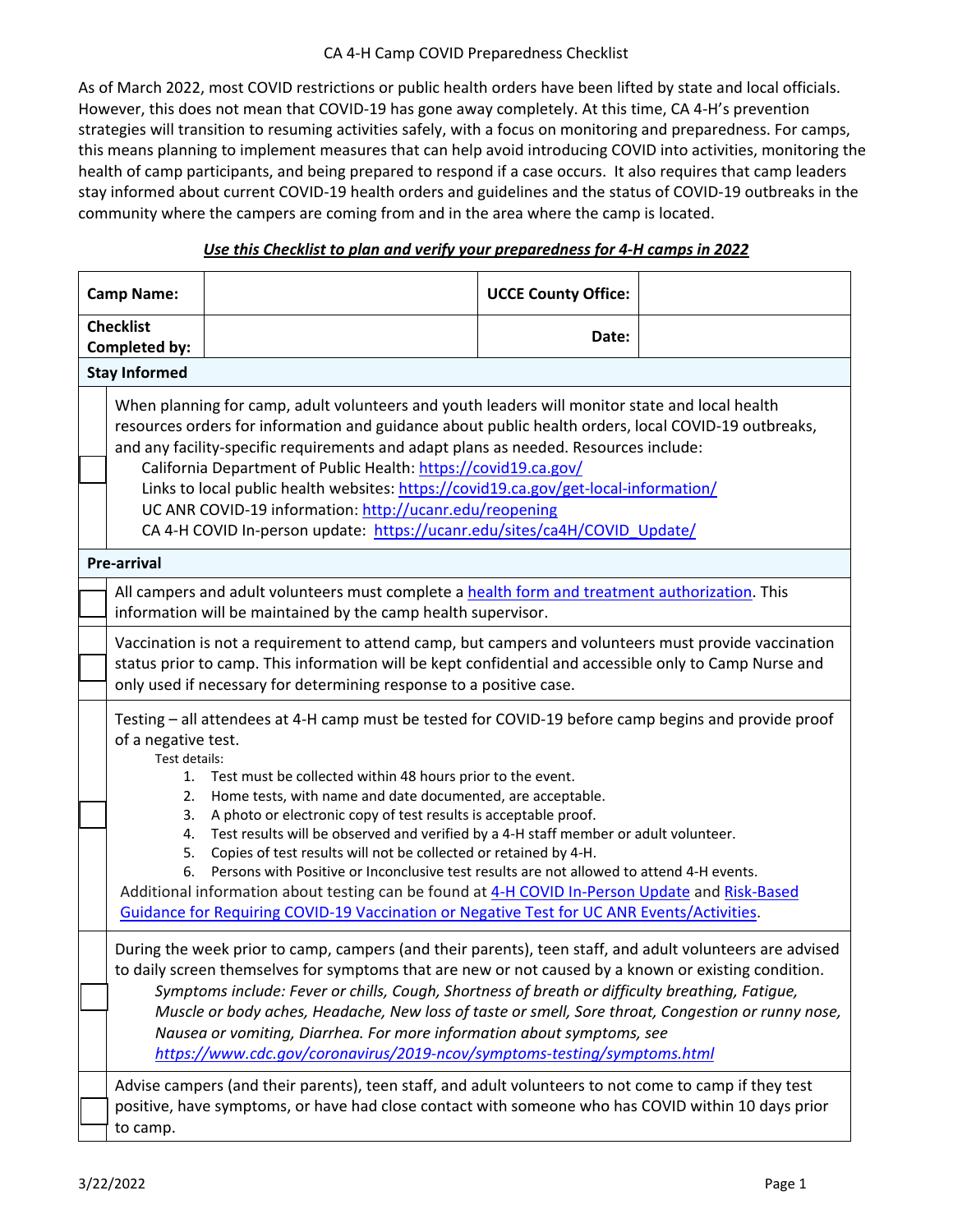| <b>Arrival screening</b>        |                                                                                                                                                                                                             |  |  |  |  |
|---------------------------------|-------------------------------------------------------------------------------------------------------------------------------------------------------------------------------------------------------------|--|--|--|--|
|                                 | Upon arrival at camp, all campers, teen staff, and adult volunteers must provide proof of negative<br>COVID test.                                                                                           |  |  |  |  |
|                                 | If any persons arrive at camp without test results, they must be isolated and tested, pending results.                                                                                                      |  |  |  |  |
|                                 | The health supervisor will screen all persons attending camp to confirm none have COVID symptoms.                                                                                                           |  |  |  |  |
|                                 | <b>Camp Health Supervisor Preparations</b>                                                                                                                                                                  |  |  |  |  |
|                                 | Ensure that a camp-specific Health Care Plan is prepared and onsite.                                                                                                                                        |  |  |  |  |
|                                 | Ensure adequate healthcare supplies.                                                                                                                                                                        |  |  |  |  |
|                                 | A supply of rapid (antigen) tests will be available at camp, to be used to assess persons with symptoms.                                                                                                    |  |  |  |  |
|                                 | Know available resources and contacts for local public health testing, if necessary.                                                                                                                        |  |  |  |  |
|                                 | Be prepared to report positive COVID cases to local public health officer.                                                                                                                                  |  |  |  |  |
|                                 | Be prepared for isolation/quarantine. Identify sleeping spaces that will be available for isolation of sick<br>campers or quarantine of close exposures, if necessary.                                      |  |  |  |  |
|                                 | Have a plan for COVID-positive campers, staff, or volunteers. Will they return home or isolate for the<br>duration of camp?                                                                                 |  |  |  |  |
| <b>Daily Symptom monitoring</b> |                                                                                                                                                                                                             |  |  |  |  |
|                                 | All people at camp will be reminded of COVID symptoms. Print and post signs, etc.<br>https://www.cdc.gov/coronavirus/2019-ncov/downloads/COVID19-symptoms.pdf                                               |  |  |  |  |
|                                 | Campers will be reminded to report symptoms to their teen leaders or camp health supervisor.                                                                                                                |  |  |  |  |
|                                 | Teen leaders/staff should verbally check in with campers to screen for symptoms.                                                                                                                            |  |  |  |  |
| <b>Masks</b>                    |                                                                                                                                                                                                             |  |  |  |  |
|                                 | Masks are not required for general activities indoors or outdoors, based on current state health orders.<br>However, local health conditions or site-specific rules may require masks at a camp facility.   |  |  |  |  |
|                                 | No one should be discouraged from wearing a mask if they choose as long as a mask would not create a<br>hazard (such as during swimming).                                                                   |  |  |  |  |
|                                 | Masks could be required in some situations. For example, in the camp infirmary, or if there is a COVID<br>case, persons who were close contacts may be required to wear a mask to prevent further exposure. |  |  |  |  |
|                                 | A supply of masks will be maintained at camp.                                                                                                                                                               |  |  |  |  |
|                                 | Facilities, Cleaning, disinfection, and handwashing                                                                                                                                                         |  |  |  |  |
|                                 | Increase natural ventilation by opening windows when weather permits                                                                                                                                        |  |  |  |  |
|                                 | Consider using portable HEPA air cleaners in the infirmary or residential bunks with persons in isolation.                                                                                                  |  |  |  |  |
|                                 | Bathrooms, kitchens, eating areas will be cleaned and disinfected at least daily                                                                                                                            |  |  |  |  |
|                                 | If possible, clean high-touch areas more frequently.                                                                                                                                                        |  |  |  |  |
|                                 | Consider cleaning shared equipment, utensils, etc. used in hands-on activities between groups.                                                                                                              |  |  |  |  |
|                                 | Encourage frequent handwashing (especially before/after meals) and use of hand sanitizer.                                                                                                                   |  |  |  |  |
| Mealtime / food service         |                                                                                                                                                                                                             |  |  |  |  |
|                                 | Follow standard practices for food safety, hygiene, and training in the kitchen, including local health<br>permits and 4-H guidelines.                                                                      |  |  |  |  |